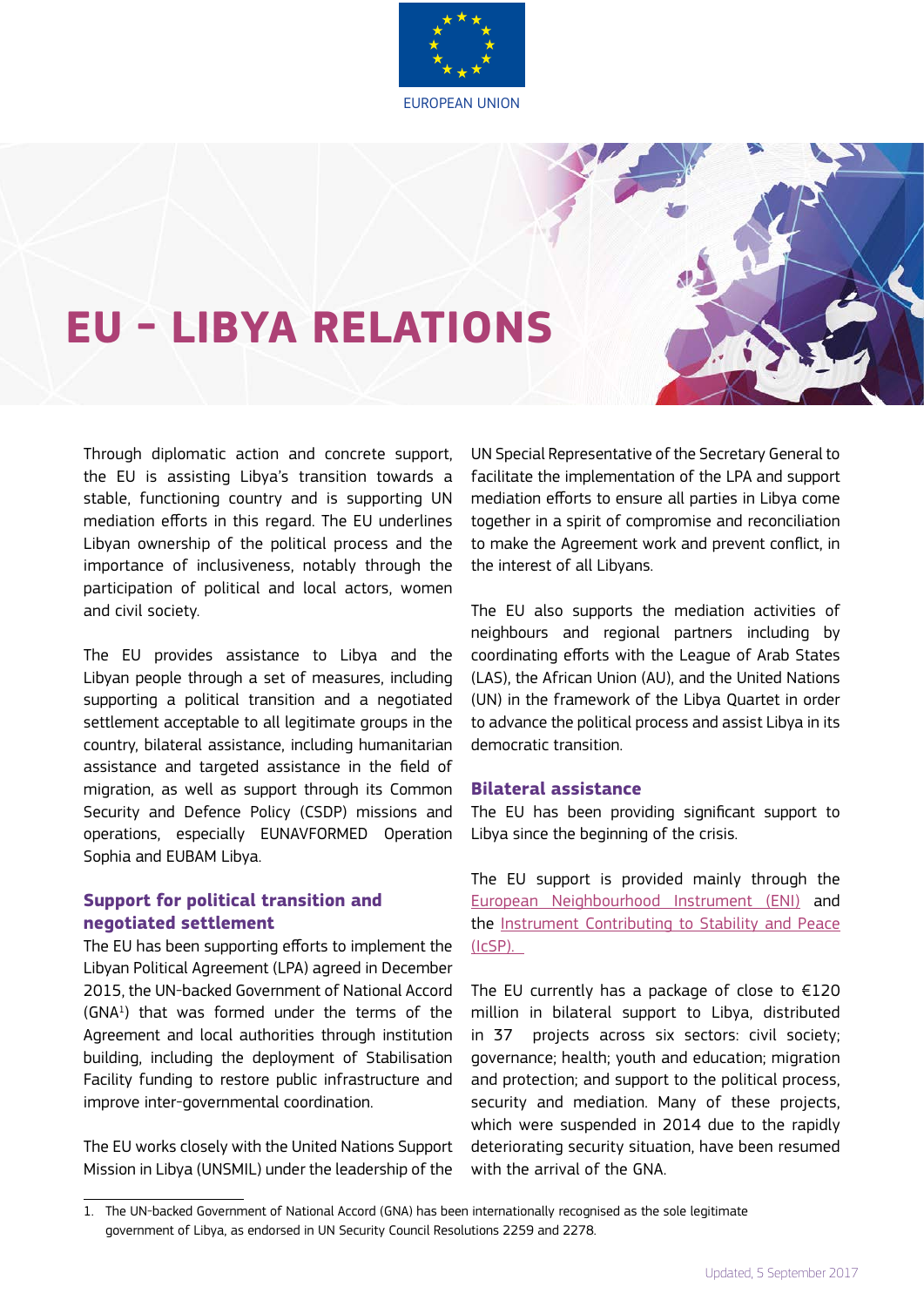## **Humanitarian support**

The European Commission provides impartial humanitarian aid to those that need it most, in full respect of international humanitarian law.

On 20 July 2017 the Commission announced an additional €10 million in humanitarian aid for those Libyans most in need for this year. This comes on top of funding in 2016 of 10.8 million. EU humanitarian funding aims to help humanitarian organisations respond to urgent needs, especially in terms of access to emergency health services and essential medicines. In terms of beneficiaries, the Commission's humanitarian aid in Libya focuses on the most vulnerable conflict-affected Libyans which are mainly internally displaced people. As with all the EU's humanitarian aid, funding will only be provided to humanitarian organisations and will be strictly monitored. Organisations receiving funding could include United Nations agencies, international organisations and NGOs.

# **Cooperation on migration and protection of migrants**

The EU main priority regarding migration is to protect migrants in Libya and support local communities to cope with the migration challenge.

The EU's support to Libya on migration focusses on programmes that facilitate access to basic services, support to host communities by providing employment opportunities for both the local population and for migrants, and assistance and protection to vulnerable migrants. It also aims at helping to improve living conditions in detention centres and at disembarkation points, as well as assisting voluntary returns of stranded migrants.

The EU has mobilised €182 million on migrationrelated projects, 162 million under the [EU Emergency](http://ec.europa.eu/europeaid/regions/africa/eu-emergency-trust-fund/north-africa_en)  [Trust Fund for Africa \(EUTF\)](http://ec.europa.eu/europeaid/regions/africa/eu-emergency-trust-fund/north-africa_en) and 20 million as bilateral assistance.

A first project, implemented by a group of Non-Governmental Organisations led by the Danish Refugee Council, is helping to strengthen protection and resilience of displaced populations in Libya -including refugees, asylum seekers, migrants, internally displaced peopleand build the capacity of local authorities to manage migration flows in a protection sensitive manner (€6 million).

A second programme is implemented by the International Organisation for Migration (IOM) to support protection and voluntary humanitarian repatriation and reintegration of vulnerable migrants in Libya aiming to respond the magnitude of irregular migration attempts across the Mediterranean. This will be done through interventions in reception centres at points of disembarkation and migrant detention centres which are likewise underequipped to provide minimum decent living conditions and where there are reports of abuse and exploitation (€20 million).

A third project implemented by a number of international partners (worth €90 million) will focus on both protection and assistance to those in need, and stabilisation of local communities:

**1) Protection and assistance** for all those in need, with the aim to expand the protection space in Libya, with a particular focus on migrants and refugees - to be implemented by the IOM, UNHCR and UNICEF.

**2) stabilisation,** aiming at supporting socioeconomic development at municipal level and local governance, in order to better integrate migrants, internally displaced persons and returnees and stabilise host communities - implemented by UNDP, GIZ, IOM and UNICEF.

As part of the Commission's Action Plan to support Italy from 4 July 2017, a fourth project, implemented by the Italian Ministry of Interior, will aim at stepping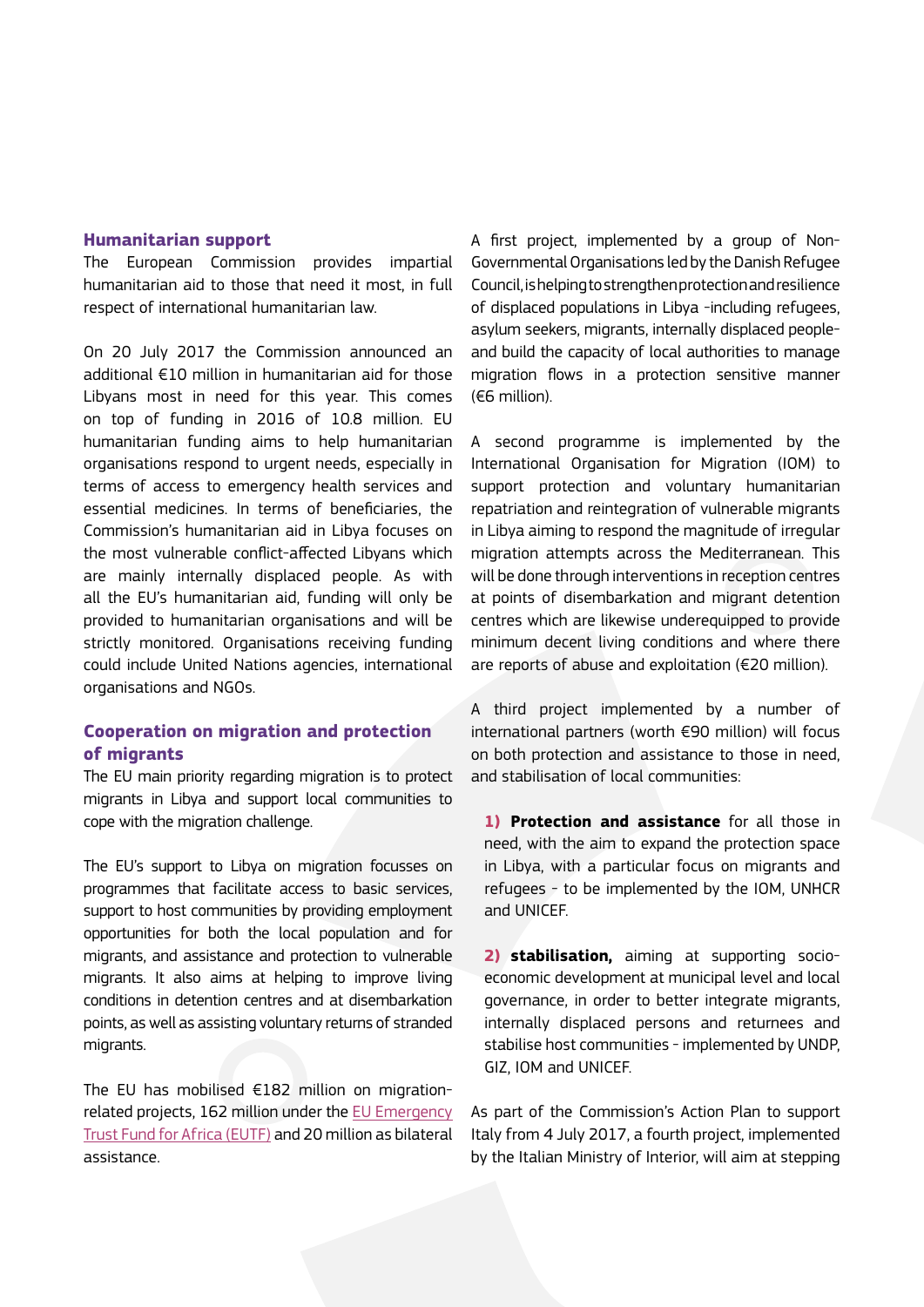up activities in support of the Libyan Border and Coastguards in order to enhance their capacity to effectively manage the country's borders ( $€46$ million). The programme will have a particular focus on the Southern regions of the country.

### **CSDP Missions and Operations**

The EU is engaged in providing focussed support to Libya through its Common Security and Defence Policy (CSDP) missions and operations: EUNAVFOR Med Operation Sophia and EUBAM Libya.

### **EUNAVFOR Med Operation Sophia**

EUNAVFOR Med Operation Sophia was launched in June 2015 as part of the EU's broader action to provide a comprehensive response to the global migration and refugee crisis and to encourage a democratic, stable and prosperous Libya. It aims at countering human trafficking and smuggling by taking action against the criminal networks and disrupting the smugglers business model. So far the Operation contributed to the apprehension of dozens of suspected smugglers and traffickers and has neutralised more than 475 assets. While operating on the high seas off the coast of Libya, Operation Sophia has also rescued more than 40 000 lives.

In June 2016, Operation Sophia's mandate was broadened to include two supporting tasks, namely capacity building and training of the Libyan Navy and Coastguard, and contributing to information sharing and contribution to the implementation of the UN arms embargo in accordance with UN Security Council Resolution 2292. This addition to the original mandate was underpinned by the objective to contribute to the return of stability both off and along the coast of Libya. On the one hand, the contribution to the fight against weapons smuggling on the high seas, as defined under UNSCR 2292, aims at preventing the security situation from deteriorating further. On

the other hand, the decision to support the building of a Libyan coastguard capacity aims at enhancing the Libyan Navy and Coastguard's ability to disrupt smuggling and trafficking activities, perform search and rescue activities and improve overall security in Libyan territorial waters.

The training of the Coastguard is being implemented in three packages. Operation Sophia has been able to complete training for an initial 136 trainees, including 39 personnel for patrol boat crews. An offer for subsequent modules was recently confirmed by Italy and Spain. A total of 92 names were put forward by the Libyan authorities. These trainees are expected to start the training in Italy in mid-September 2017, pending ongoing vetting procedures.

On 25 July 2017 the Council extended the mandate of Operation Sophia until 31 December 2018 and also amended the Operation's mandate to set up a monitoring mechanism of trainees, to ensure the long-term efficiency of the training of the Libyan coastguards, conduct new surveillance activities and gather information on illegal trafficking of oil exports from Libya in accordance with UNSCR 2146 (2014) and 2362 (2017), as well as to enhance the possibilities for sharing information on human trafficking with member states' law enforcement agencies, FRONTEX and EUROPOL.

#### **EUBAM Libya**

EUBAM Libya was initially launched in May 2013 as an integrated border management mission in Libya. The mission was downsized in 2014 due to the deteriorating security situation in the country and relocated to Tunis.

In February 2016, its mandate was amended to provide for a possible civilian capacity building and assistance crisis management mission in the field of